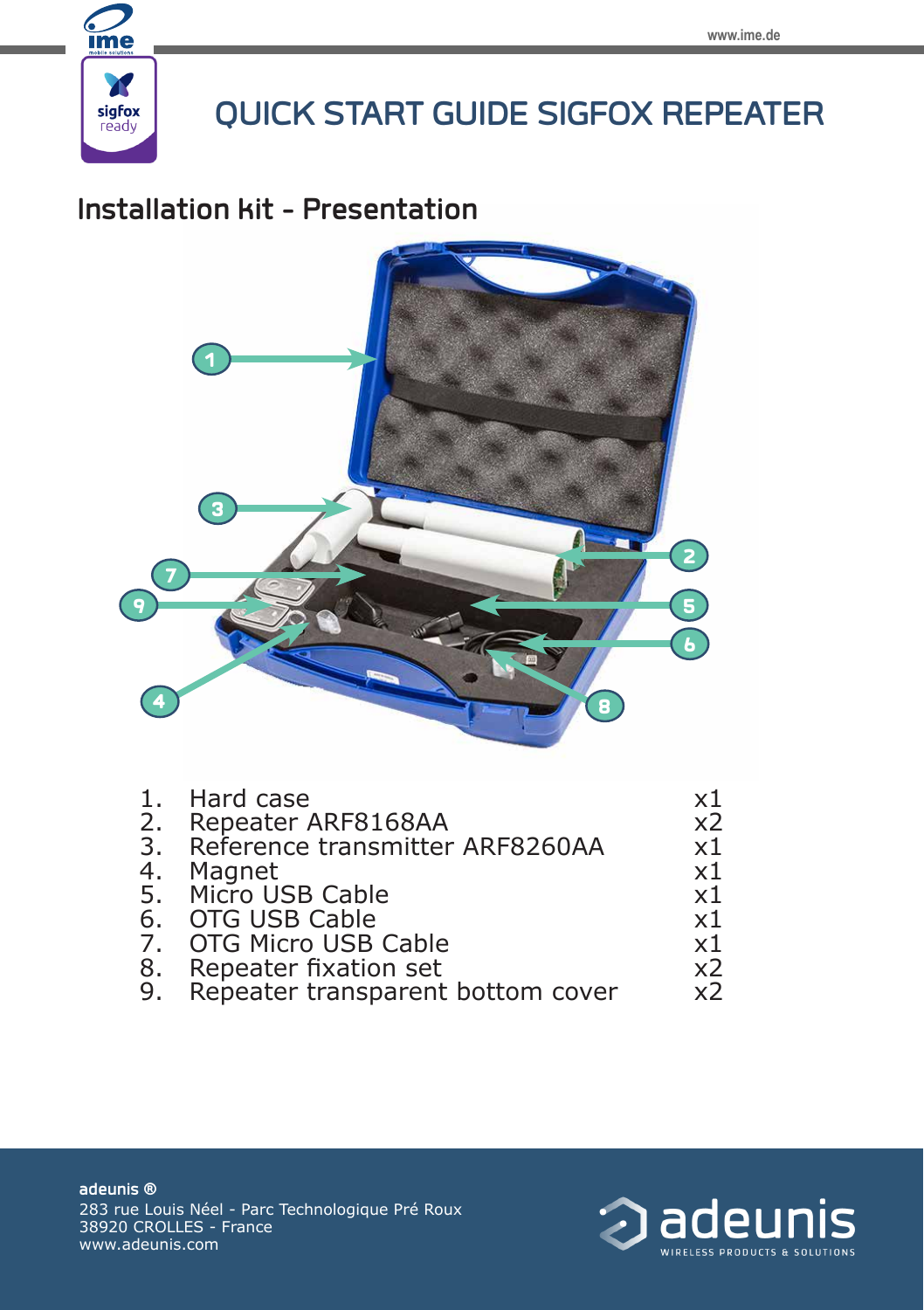# **How to get started with your repeater?**

**1. Register your Repeater** on sigfox backend on your account (as any other device).

### **2. Download the Sigfox Repeater**

**Application** (Google play or Windows) and it will take you through all the steps. *Alternative:* start your repeater (position a magnet on white circle). The repeater will automatically switch on the « auto record » mode (see attached page).

**3. Check the network coverage** thanks to a Field Test device from adeunis® or following the steps in the section "environment" of the application. Then pick the best position for the repeater.

**4. You are done !** Let's make sure everything works well. Go back on your Sigfox backend account. You should see all your repeater information as well as the repeated messages (with  $a \ll R \gg$  right next to the frame).

**5. For more information:** see the dedicated repeater page and download the complete User Guide:

https://www.adeunis.com/en/produit/repeatersigfox/





flash it!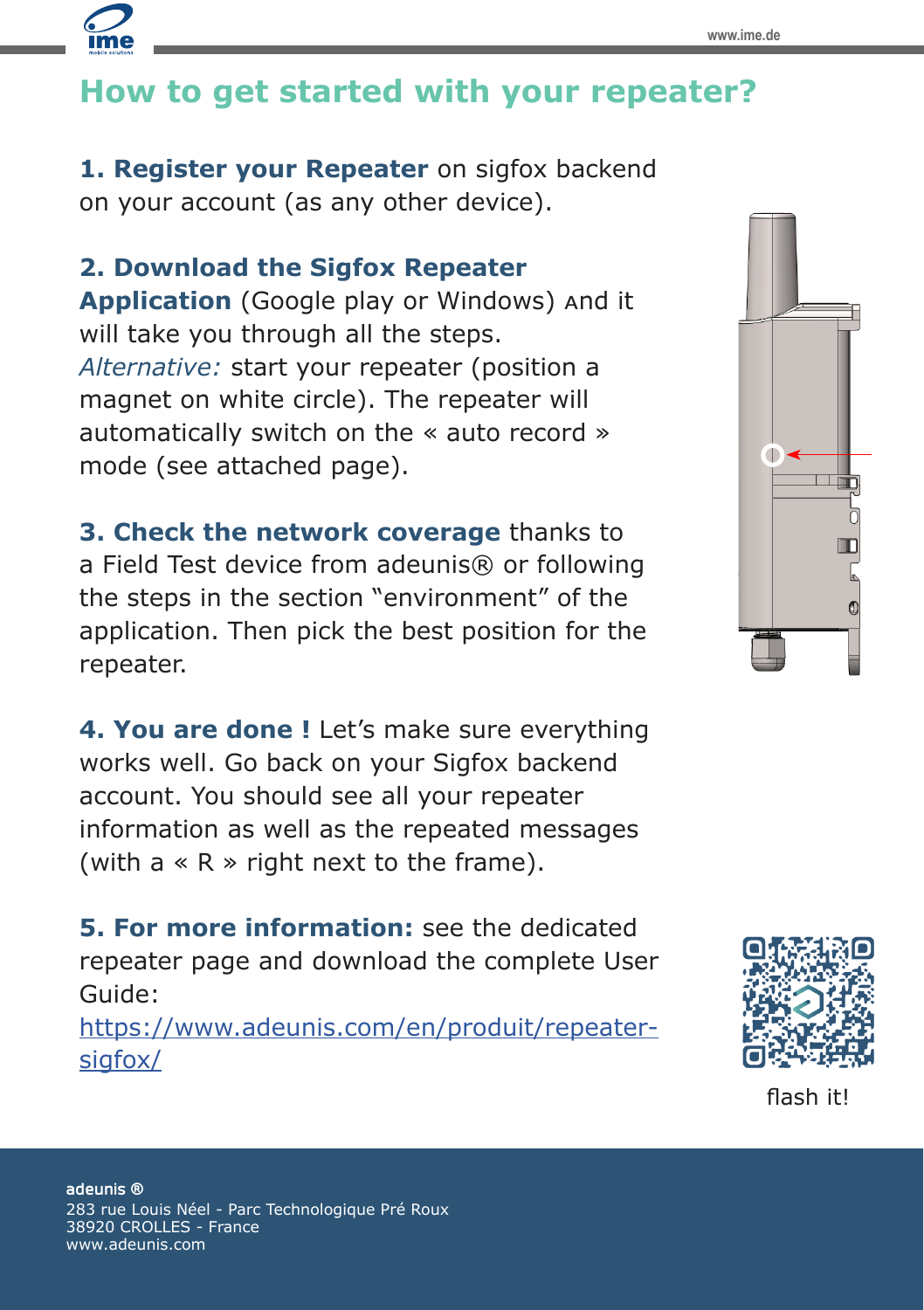# **Pick your favourite options to set up the whitelist of your repeater!**

## **Auto Record**

Start your device. In this mode, the repeater will automatically select each day the 15 first seen devices and repeat their messages. As such, the list of repeated devices may change daily. If the repeater happens to be nearby many devices, we suggest to use option 2 or 3 to select the right devices.



## **Configure via USB**

Use the Repeater application and enter your Sigfox IDs in the Whitelist section or configure the corresponding registers via AT commands. *Please have a look at our tips & warnings section to avoid easy mistakes.*



## **Configure via the network**

Start your device and switch to INSTALLATION mode (with the application or through a downlink). Send IDs remotely thanks to one or several DL frames.